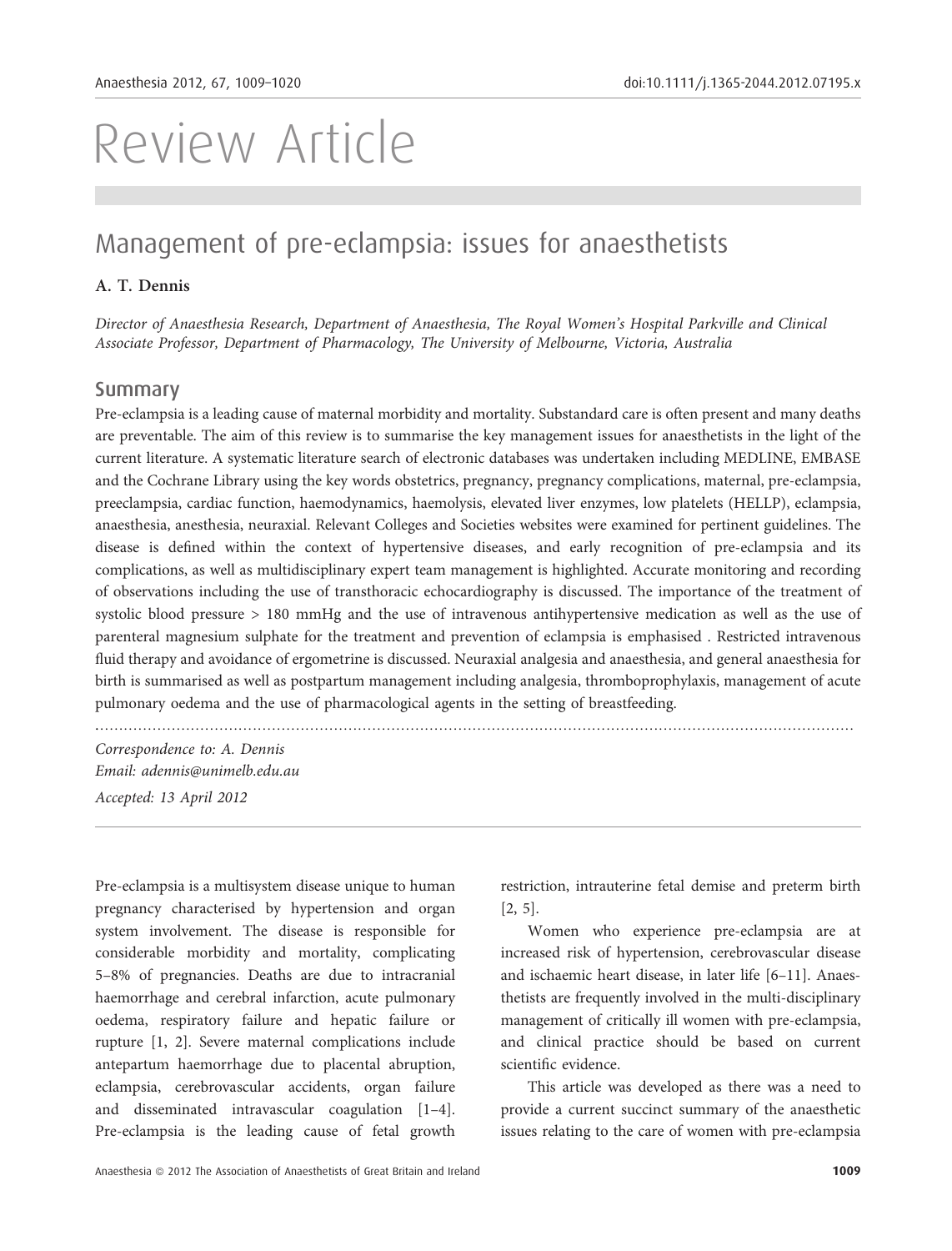relevant for anaesthetists. It was originally produced as part of a PhD investigating cardiac function in women with pre-eclampsia at the University of Melbourne. In 2008, the first version of this article was produced as part of the Obstetric Anaesthesia: Scientific Evidence project within the Australian Society of Anaesthetists, the New Zealand Society of Anaesthetists and the Australian and New Zealand College of Anaesthetists, and appeared on the latter's website. This review covers the management of women with pre-eclampsia, including eclampsia and the syndrome of haemolysis with elevated liver enzymes and low platelets (HELLP) in the peripartum period, which is specifically relevant to anaesthetists. It does not cover prevention, screening, risk factors, pathophysiology, and prognosis or long-term management of the disease.

## Methods

Electronic search strategies included searching the databases Ovid MEDLINE, Ovid EMBASE (both until December 2011) and the Cochrane Library using the key words obstetrics, pregnancy, pregnancy complications, maternal pre-eclampsia, pre-eclampsia, cardiac function, haemodynamics, haemolysis, elevated liver enzymes, low platelets (HELLP), eclampsia, anaesthesia, and anesthesia, and neuraxial. Literature in languages other than English was included in the searches. Relevant college and society web-based resources were examined including the Royal College of Obstetricians and Gynaecologists, the National Institute for Health and Clinical Excellence college and society (NICE), the American College of Obstetricians and Gynecologists, the Canadian Society of Obstetricians and Gynecologists, the Society of Obstetric Medicine of Australia and New Zealand, the International Society for the Study of Hypertension in Pregnancy, the International Society of Obstetric Medicine, the World Health Organization, the International Federation of Gynecologists and Obstetricians, the Obstetric Anaesthetists' Association, the Society of Obstetric Anesthesiologists and Perinatologists, the American Heart Association and the European Society of Cardiology, to search for any relevant publications, position statements or pre-existing guidelines. Where appropriate, levels of evidence are given in the article according to the NICE 2005 levels of evidence for intervention studies scale (Table 1).

Table 1 National Institute for Health and Clinical Excellence 2005 levels of evidence for intervention studies.

| Level   | Intervention                                                                                                                                                                                                                          |
|---------|---------------------------------------------------------------------------------------------------------------------------------------------------------------------------------------------------------------------------------------|
| $1 + +$ | High-quality meta-analyses, systematic reviews of<br>RCTs or RCTs with a very low risk of bias                                                                                                                                        |
| $1+$    | Well-conducted meta-analyses, systematic reviews<br>of RCTs or RCTs with a low risk of bias                                                                                                                                           |
| $1 -$   | Meta-analyses, systematic reviews of RCTs or RCTs<br>with a high risk of bias                                                                                                                                                         |
| $2++$   | High-quality systematic reviews of case-control or<br>cohort studies; high quality case-control or cohort<br>studies with a very low risk of confounding, bias<br>or chance and a high probability that the<br>relationship is casual |
| $2+$    | Well-conducted case-control or cohort studies<br>with a low risk of confounding, bias or chance<br>and a moderate probability that the relationship<br>is casual                                                                      |
| 2-      | Case-control or cohort studies with a high risk of<br>confounding, bias or chance and a significant risk<br>that the relationship is not casual                                                                                       |

- 3 Non-analytical studies (e.g. case reports, case series)
- Expert opinion, formal consensus

#### RCT, randomised controlled trial.

Current guidelines for the overall management of women with hypertension in pregnancy have been developed by Royal College of Obstetricians and Gynaecologists United Kingdom, NICE, the American College of Obstetricians and Gynecologists, the Canadian Society of Obstetricians and Gynecologists, the Society of Obstetric Medicine of Australia and New Zealand, the International Society for the Study of Hypertension in Pregnancy, and the European Society of Cardiology.

## Defining the disease Principles

Pre-eclampsia is classified within the broad category of hypertensive diseases of pregnancy. Pre-existing or chronic hypertension is present before and often during pregnancy, and gestational hypertension is defined as hypertension arising after 20 weeks' gestation, without any other organ system involvement. Pre-eclampsia is characterised by elevated blood pressure and the involvement of one or more organ systems. In addition, the definition includes a requirement for the condition to resolve in the postpartum period i.e. it is specifically a complication of pregnancy. From a management perspective, clinicians should always be alert to the possibility of alternative diagnoses. The importance of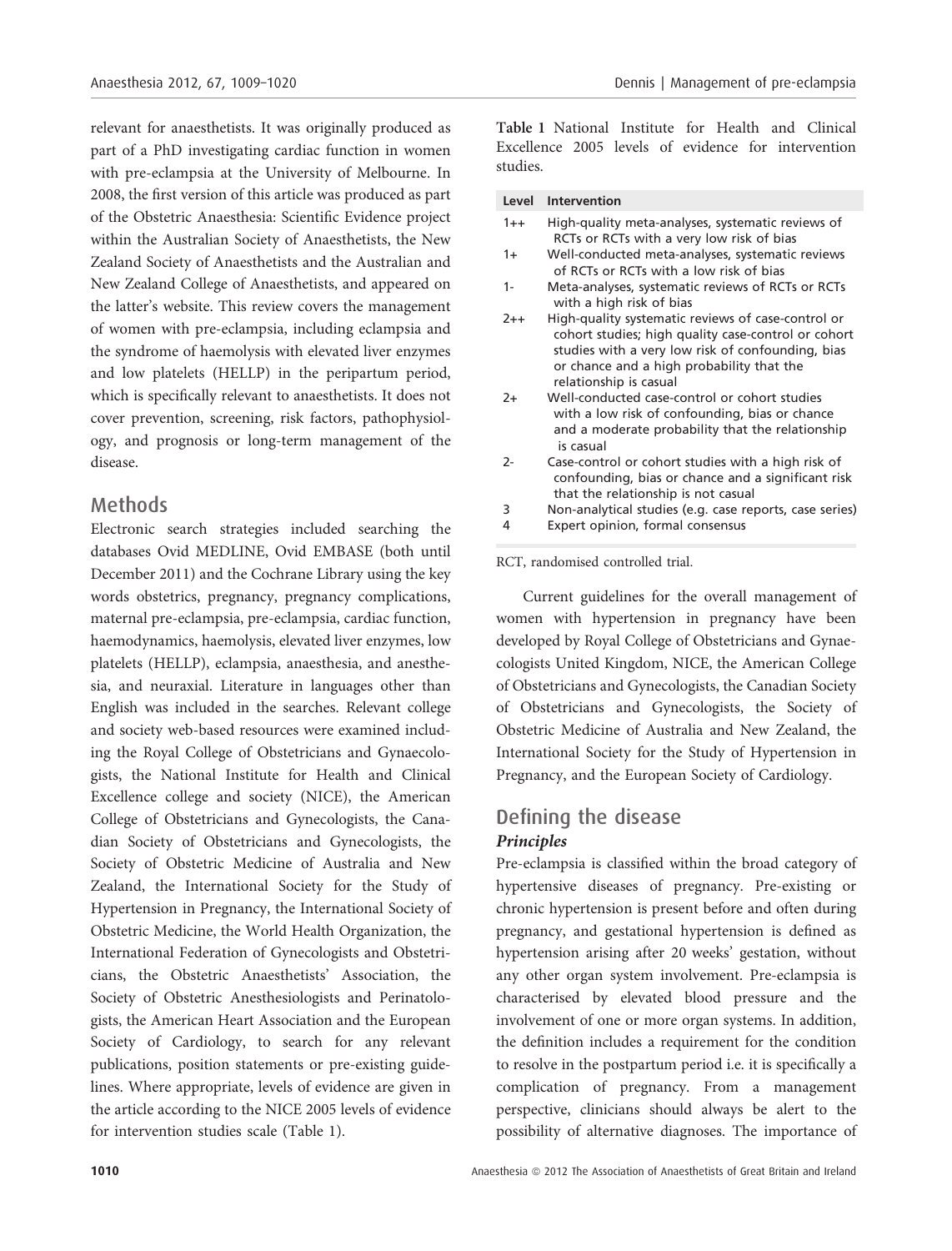defining acceptable levels of blood pressure readings, proteinuria, biochemical limits and seizures is to allow therapy to be guided and a decision to be made regarding the timing of the birth. Delivery of the baby and removing the placenta is currently the only definitive way of curing the condition. Terms that have been used in the past such as pregnancy induced hypertension (PIH) and pre-eclamptic toxaemia (PET) must now be considered to be outdated.

#### Definition

Pre-eclampsia has many different definitions [1–5, 12–20]. Despite some differences in the detail there are features common to all definitions. Pre-eclampsia is defined as hypertension arising after 20 weeks' gestation, with one or more organ system involvement (Table 2). There is resolution of the disease by three months postpartum.

Blood pressure should be measured at rest, using Korotkoff V as the diastolic value, with an appropriately sized blood pressure cuff. Initial blood pressure should be measured with a calibrated manual auscultatory device by a trained operator, as automatic systems often underestimate systolic blood pressure [1, 21]. Repeated measurements of blood pressure confirming sustained hypertension should be made and these are usually done at four-hourly intervals.

Significant proteinuria is defined as  $> 0.3$  g protein excreted in 24 h. The spot urinary protein:creatinine ratio is frequently measured and is based on the principle that the daily excretion rates of protein and creatinine are similar. Normal values are defined as  $\leq$ 0.03 g.mmol<sup>-1</sup>  $[22-24]$ .

Table 2 Definition of pre-eclampsia.

Hypertension Systolic blood pressure  $\geq 140$  mmHg And ⁄ or Diastolic blood pressure  $\geq 90$  mmHg And one or more abnormality of the: Central nervous system Cardiorespiratory system Gastrointestinal system Haematological system Renal system Uteroplacental ⁄ fetal circulation

Serum urate levels are often elevated in preeclampsia. Hyperuricemia is associated with perinatal complications, and although elevated levels have not predicted adverse maternal outcomes, urate is frequently measured in clinical practice [19, 25].

Severe pre-eclampsia can occur in the preterm, term and postpartum periods. It is a term applied to a condition with marked elevation of blood pressure (systolic  $\geq 160$  mmHg, diastolic  $\geq 110$  mmHg) and extreme derangements of organ function. These may include central nervous system problems including headache, seizures (eclampsia), impaired conscious state and visual disturbances, renal dysfunction (urinary protein  $\geq$  5 g protein excreted in 24 h), haematological complications and uteroplacental compromise. Women may be symptomatic. HELLP syndrome is considered a variant of severe pre-eclampsia. Haemolysis is diagnosed by observation of fragmented red blood cells and schistocytes on a blood film, elevated lactate dehydrogenase levels, elevated total bilirubin often in association with a decreasing haematocrit or the presence of a bleeding diathesis.

Pre-eclampsia with hepatic dysfunction, without haemolysis, may occur in severe pre-eclampsia. Other forms of severe hepatic dysfunction in pregnancy need to be differentiated from pre-eclampsia. Acute fatty liver of pregnancy is a rare condition of pregnancy, which is not associated with hypertension [26–28]. Similarly, haemolytic uraemic syndrome (HUS)/thrombotic thrombocytopenic purpura (TTP) should be differentiated from HELLP as treatment interventions differ significantly. HUS/TTP is a clinical diagnosis defined by the presence of a pentad of features; thrombocytopenia; microangiopathic haemolytic anaemia; neurological symptoms and signs; renal function abnormalities; and fever.

Preterm pre-eclampsia is often severe and associated with abnormalities of placentation and intrauterine growth restriction. Pre-eclampsia should be considered in any pregnant women with a severe headache or new onset epigastric pain [1]. Severe disease is summarised in Table 3, based on various sources [3, 12, 15, 17–20].

#### Diagnostic challenge

Hypertension in pregnancy may be caused by a variety of different pathologies and it is important to consider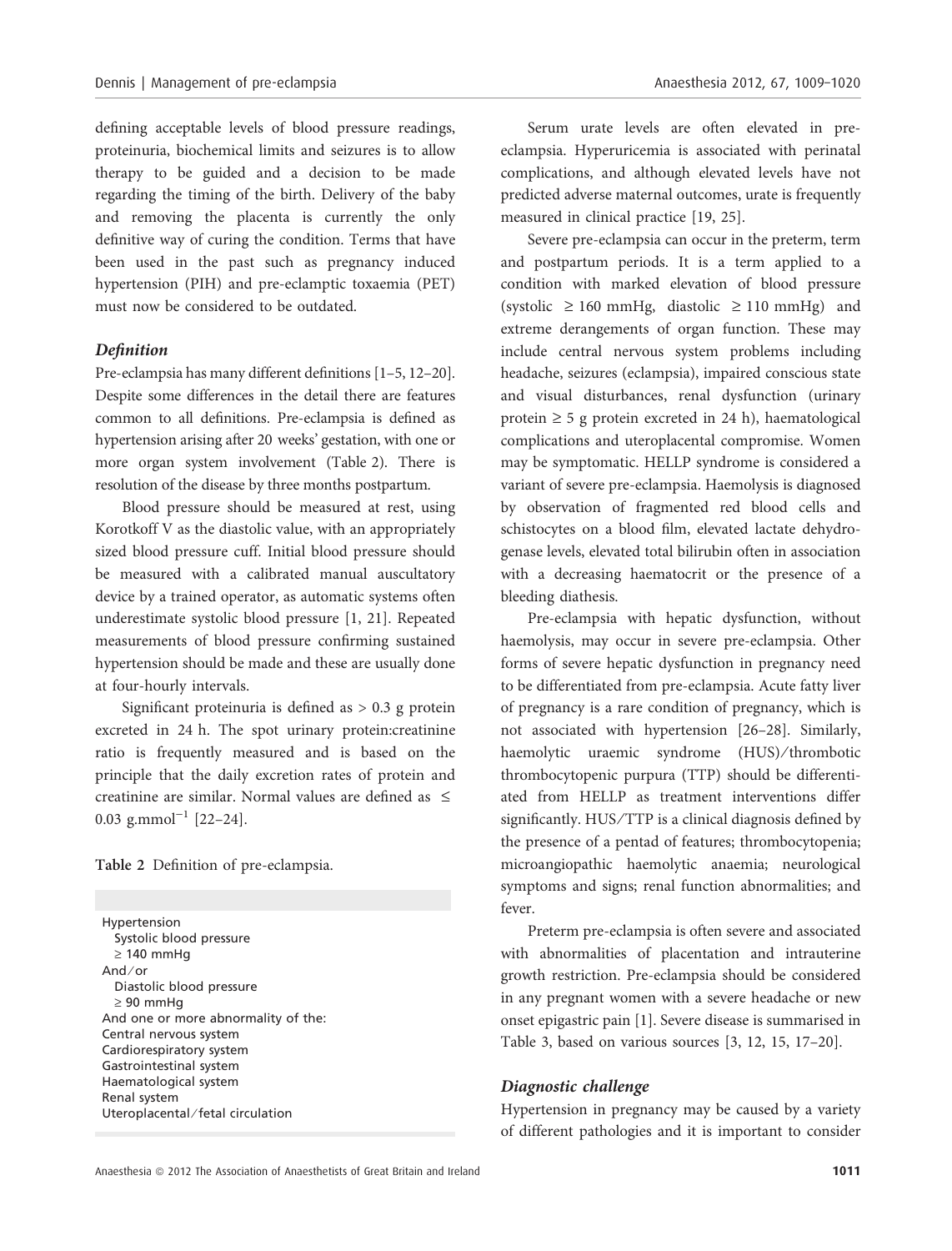Table 3 Characteristics of severe pre-eclampsia.

|                             | Severe pre-eclampsia threshold level                                                                                                                                                                                       |  |  |
|-----------------------------|----------------------------------------------------------------------------------------------------------------------------------------------------------------------------------------------------------------------------|--|--|
| Hypertension                | Systolic blood pressure<br>$\geq 140$ mmHq<br>$\geq$ 160 mmHg – severe hypertension<br>$\geq$ 180 mmHg – hypertensive crisis<br>And/or diastolic blood pressure<br>$\geq 90$ mmHq<br>$\geq$ 110 mmHg – hypertensive crisis |  |  |
| And one or more of:         |                                                                                                                                                                                                                            |  |  |
| Central                     | Seizures/eclampsia                                                                                                                                                                                                         |  |  |
| nervous                     | Headache                                                                                                                                                                                                                   |  |  |
| system                      | Visual disturbances                                                                                                                                                                                                        |  |  |
|                             | Papilloedema                                                                                                                                                                                                               |  |  |
|                             | Clonus/hyperreflexia                                                                                                                                                                                                       |  |  |
| Cardiorespiratory<br>system | Pulmonary oedema                                                                                                                                                                                                           |  |  |
| Gastrointestinal            | Elevated liver transaminase                                                                                                                                                                                                |  |  |
| system                      | enzymes $\geq 70$ IU.I <sup>-1</sup>                                                                                                                                                                                       |  |  |
|                             | Liver tenderness                                                                                                                                                                                                           |  |  |
|                             | Nausea and vomiting                                                                                                                                                                                                        |  |  |
|                             | Epigastric pain                                                                                                                                                                                                            |  |  |
| Haemoatological             | Haemolysis                                                                                                                                                                                                                 |  |  |
| system                      | Thrombocytopenia < $100 \times 10^9$ . $I^{-1}$<br>Disseminated intravascular                                                                                                                                              |  |  |
|                             | coagulation                                                                                                                                                                                                                |  |  |
| Renal system                | Proteinuria > 5 g excreted in 24 h,                                                                                                                                                                                        |  |  |
|                             | 3 + protein dipstick                                                                                                                                                                                                       |  |  |
|                             | Protein/creatinine > $0.5$ g.mmol <sup>-1</sup>                                                                                                                                                                            |  |  |
|                             | Urine output < 500 ml in 24 h                                                                                                                                                                                              |  |  |
|                             | Renal failure                                                                                                                                                                                                              |  |  |
| Uteroplacental/             | Placental abruption                                                                                                                                                                                                        |  |  |
| fetal circulation           | Intrauterine growth restriction                                                                                                                                                                                            |  |  |
|                             | Umbilical artery/uterine artery<br>blood flow abnormalities - absent                                                                                                                                                       |  |  |
|                             | or reversed end-diastolic flow                                                                                                                                                                                             |  |  |
|                             |                                                                                                                                                                                                                            |  |  |

other aetiologies. These include renal disease, phaeochromocytoma, drug usage such as cocaine and amphetamines and cardiovascular diseases such as coarctation, subclavian stenosis, aortic dissection and vasculitis.

Under extremely rare circumstances, pre-eclampsia may develop before 20 weeks' gestation in the setting of a hydatidiform mole, multiple pregnancy, fetal or placental abnormalities, antiphospholipid syndrome or severe renal disease [18, 29].

## Organisational aspects of care Multidisciplinary team approach

The significance of an experienced multidisciplinary team approach to the management of women with pre-eclampsia has been highlighted in many recent publications [1, 2, 4, 30, 31]. A common message is the importance of early referral, involving the anaesthetist in the management [4, 31, 32] and ensuring that the woman with severe pre-eclampsia is stabilised before delivery [2, 4, 19].

## Maintenance of clinical skills

In the most recent Confidential Enquiries into Maternal Deaths, the maintenance of clinical skills was highlighted as a major factor in reducing morbidity and mortality [1]. Particular emphasis was placed on regular audited training of all clinical staff for the early recognition and management of severely ill pregnant women [1, 2].

The use of an obstetric early warning chart has been proposed as an important clinical tool that may allow for more timely recognition of those women who are developing a critical illness [1, 2]. Widespread adoption of generic reportable parameters also allows benchmarking both nationally and internationally for outcomes in women with pre-eclampsia [33, 34].

## Reduction of high blood pressure Non-severe hypertension

Non-severe hypertension is defined as blood pressure with a systolic level of 140–159 mmHg and a diastolic of 90–109 mmHg. In a recent systematic review, there were no clear differences when antihypertensive interventions were compared with placebo or with no intervention, or when two anti-hypertensive medications were compared. Due to the risk of haemorrhagic stroke in the presence of systolic hypertension, most guidelines recommend lowering of non-severe blood pressure to a systolic level of 140–150 mmHg and a diastolic of 90– 100 mmHg, using oral labetalol as the drug of choice [20, 35]. Thresholds vary depending on the existence of co-morbidities.

Safe agents include methyldopa, labetalol, nifedipine or isradipine, and some  $\beta$ -adrenoceptor blockers (metoprolol, pindolol, propranolol) and low-dose diazoxide [36]. Atenolol is not recommended due to fetal growth restriction. Angiotensin converting enzyme inhibitors and angiotensin type-2 receptor blockers are contraindicated (19, 37, 38; Level 3).

#### Severe hypertension

Severe hypertension is defined as systolic pressure  $\geq 160$  mmHg or diastolic pressure  $\geq 110$  mmHg and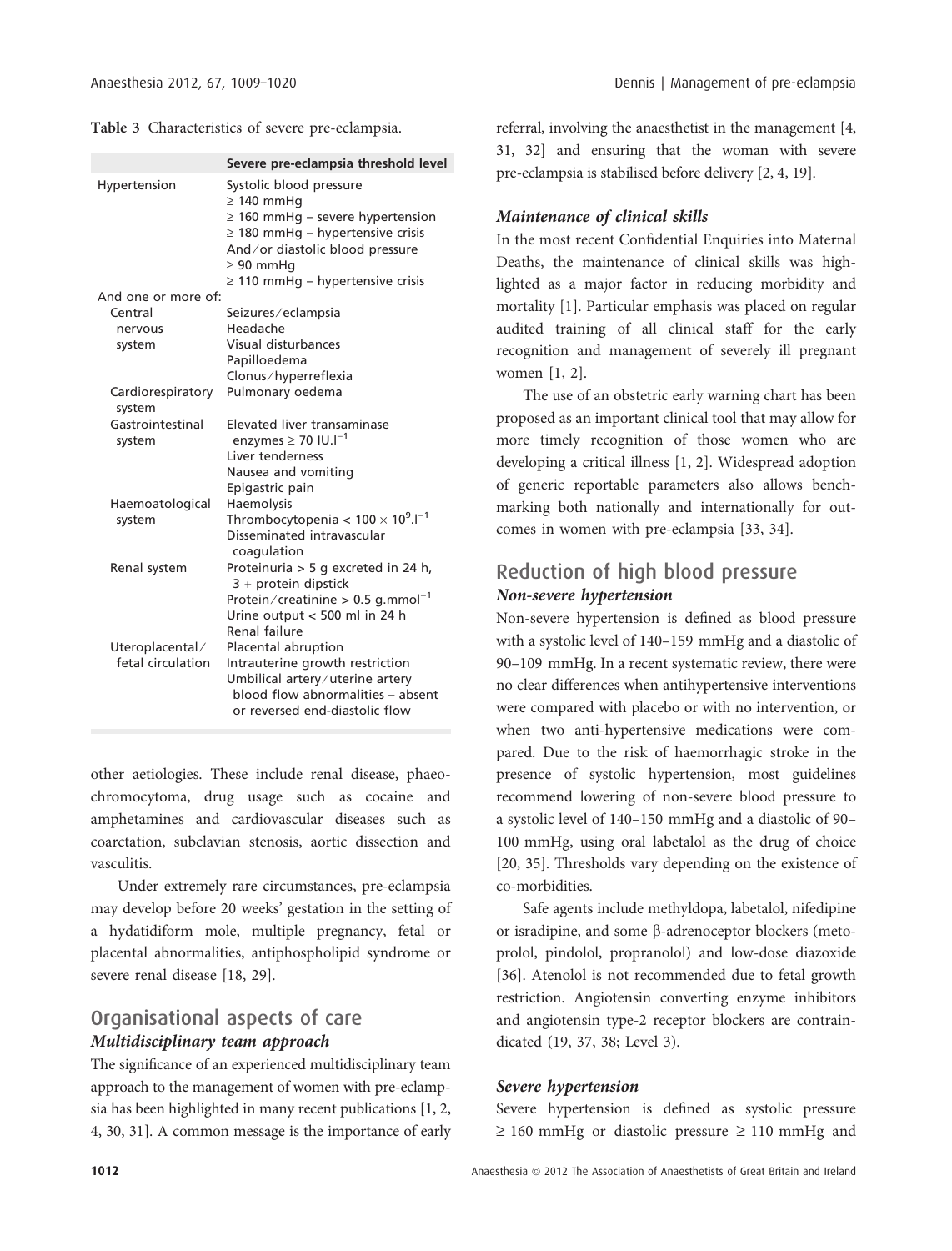should be treated (Level  $2-$ ). Systolic blood pressure > 180 mmHg is defined as a hypertensive crisis and a medical emergency and requires immediate and effective treatment [1]. Based on maternal mortality reports, this degree of hypertension, if left untreated, is associated with an increased risk of intracerebral haemorrhage [2]. Reducing severe levels of hypertension decreases the risk of mortality [38] (Level 3).

Drugs that can be safely used include labetalol (oral or intravenous), nifedipine (oral) and hydralazine (intravenous). The choice should be made depending on the experience of the clinican with a particular agent [39] (Level 1++). There is an absence of robust trials comparing hydralazine with intravenous labetalol or oral nifedipine [20]. The latter agents may be preferable due to reduced maternal and fetal complications [3, 40] (Level 1++). Labetalol should be avoided in women with severe asthma. Drugs that should be avoided for the reduction of blood pressure are high dose diazoxide, ketanserin, nimodipine and magnesium sulphate (MgSO4) [39]. Continuous fetal heart rate monitoring should be employed until the blood pressure is stable [19].

Particular care should be taken to avoid precipitous falls in blood pressure, which may induce maternal or fetal complications, as a result of falling below critical perfusion thresholds. Elevated blood pressure should be lowered to levels of systolic 140-150 mmHg/diastolic 80–100 mmHg at a rate of 10–20 mmHg every 10– 20 min. Consideration should also be given to the extent of placental transfer of the administered drug.

There is extensive experience with the safety and efficacy of intravenous hydralazine. This is usually administered by intermittent bolus of 5 mg intravenously or intramuscularly. A continuous infusion of 0.5– 10.0 mg, $h^{-1}$  is also typically employed in more refractory cases. The use of hydralazine is often accompanied by maternal tachycardia and cautious administration of up to 500 ml crystalloid is recommended before or at the same time as the initial dose of intravenous hydralazine to reduce the chance of a precipitous fall in blood pressure [20].

Sodium nitroprusside is rarely used in pregnancy and has known maternal adverse effects of hypotension and paradoxical bradycardia in women with severe preeclampsia. Fetal cyanide toxicity is a complication of

prolonged treatment. Sodium nitroprusside should be used with extreme caution in situations of life-threatening hypertension, immediately before delivery in circumstances where clinicians are familiar with its use [3, 38]. It is administered as an intravenous infusion at 0.25–5.0  $\mu$ g.kg.min<sup>-1</sup> [3].

The pharmacological agent of choice in women with pre-eclampsia and acute pulmonary oedema is glyceryl trinitrate. This is administered as an infusion of 5  $\mu$ g.min<sup>-1</sup>, increasing every 3-5 min to a maximum dose of 100  $\mu$ g.min<sup>-1</sup> [3].

## Treatment and prevention of seizures (eclampsia)

Eclampsia signifies severe disease and is associated with intracranial haemorrhage, cardiac arrest and death with a case fatality rate of 3.1% [1, 4, 41].

## Treatment of seizures and prevention of recurrent seizures

Magnesium sulphate is the first-line drug treatment for seizures (eclampsia) and for recurrent seizures [42, 46] (Level 1++). Magnesium sulphate reduces the chance of maternal death compared with diazepam [46] (Level 1++) and is superior to diazepam, phenytoin and lytic cocktail (chlorpromazine, promethazine, pethidine) in reducing significantly the risk of seizure recurrence [42, 45, 46] (Level 1++). Morbidity related to pneumonia, mechanical ventilation and admission to an intensive care unit are significantly reduced with the use of MgSO4 compared with phenytoin [45] (Level 1++). Both intravenous and intramuscular routes of administration have been used effectively. The regimen recommended by the Collaborative Eclampsia Trial is  $4-5$  g MgSO<sub>4</sub> intravenously over 5 min, followed by an infusion of 1 g, $h^{-1}$  for 24 h. If recurrent seizures occur, an additional 2 g intravenous  $MgSO<sub>4</sub>$  should be administered [44].

#### Prevention of seizures

Magnesium sulphate is recommended as prophylaxis for eclampsia in women with severe pre-eclampsia [43] (Level 1++). Compared with placebo or no treatment, the use of  $MgSO<sub>4</sub>$  more than halves the risk of eclampsia and the number needed to treat to prevent one seizure in this group of women was 50. Magnesium was also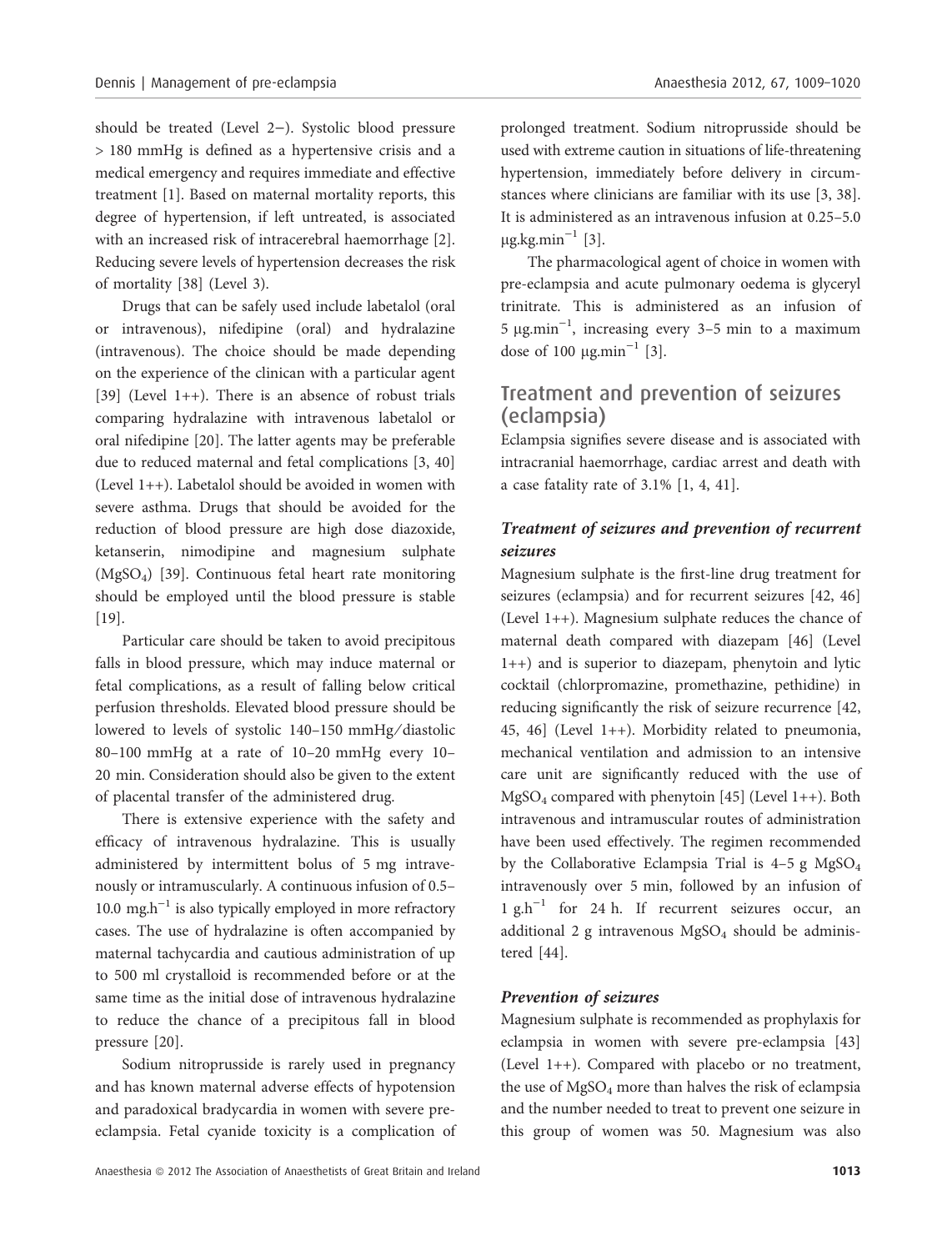advantageous in reducing the risk of a first seizure when compared with other agents.

There is controversy regarding the use of  $MgSO<sub>4</sub>$  in mild disease. The number needed to treat to prevent one woman having a seizure was approximately 100, and side effects were more common in the  $MgSO<sub>4</sub>$  group, although none were life-threatening [43]. There was also an increase in the number of deliveries by caesarean section in the  $MgSO_4$  group. Magnesium should be considered for seizure prophylaxis in women with mild pre-eclampsia (Level 1++).

When MgSO<sub>4</sub> was selectively administered only to women with severe pre-eclampsia instead of to all women with gestational hypertension, there were more women with eclampsia who then required general anaesthesia and experienced adverse neonatal outcomes compared with their controls  $[47]$  (Level 2-).

#### Clinical practice issues related to  $MgSO<sub>4</sub>$

Magnesium sulphate does not reverse or prevent the progression of the disease, nor does it significantly lower blood pressure and it is not recommended as an antihypertensive agent [19, 38]. Patient safety and clinical effectiveness are enhanced when hospitals, health centres, and emergency transport vehicles have guidelines for the safe use of MgSO4. Monitoring of MgSO4 should utilise clinical parameters of urinary output, respiratory rate, oxygen saturation and patellar reflexes. Serum magnesium levels should be measured if toxicity is suspected. This is often apparent with serum levels of  $> 3.5$  mmol.l<sup>-1</sup>. Toxicity is particularly likely in the presence of significant renal insufficiency. The drug treatment for MgSO<sub>4</sub> toxicity is 10% calcium gluconate (1 g) over 10 min.

## Additional therapies for haematological and/or hepatic complications Corticosteroids for HELLP

The syndrome of haemolysis, elevated liver enzymes, and low platelets is a severe form of pre-eclampsia. The exact criteria that are used to make the diagnosis are debated in the literature. The most widely used classifications are those of Sibai and Martin [16, 48]. Common to both are evidence of haemolysis as evidenced with raised lactate dehydrogenase, elevated liver transaminases, plus a platelet count of  $< 100 \times 10^{9}$ .l<sup>-1</sup>.

A systematic review concluded that there was insufficient evidence either to refute or to support adjuvant corticosteroid use with either dexamethasone (10–12 mg), betamethasone (12 mg) or prednisolone [49]. Consistent with observational studies, corticosteroids were shown to increase the platelet count if given in the antenatal period, and the authors concluded that corticosteroids may be justified in clinical situations where an increased rate of recovery in platelet count is clinically useful [49]. This did not translate to improvement in outcomes and the clinical relevance of this is unclear. On the basis of the available evidence, it is also not clear whether administration of corticosteroids to increase platelet count to generate a number at which one could safely undertake neuraxial anaesthesia is beneficial or harmful [50].

Postpartum use of dexamethasone was compared with placebo in a randomised controlled trial that found no difference in key maternal morbidity and mortality indices, and no difference in the use of blood products between the two groups. This finding did not support the use of dexamethasone in the postpartum period [51].

#### Platelet transfusions and other therapies

A significant decrease in platelet numbers may be associated with abnormal bleeding. In the non-obstetric population, a level of  $< 50 \times 10^{9}$ .<sup>1-1</sup> is considered significant in the context of surgery or major haemorrhage. It is recommended that platelet counts should not be allowed to decrease below  $50 \times 10^{9}$ .<sup>1-1</sup> in the acutely bleeding pregnant woman [52].

Other interventions aimed at limiting the disease such as plasma exchange or plasmapheresis have been described, but require additional investigation before any recommendation may be made [19].

## Intravenous fluids

Acute pulmonary oedema is a leading cause of death in women with pre-eclampsia and is a frequent cause for admission to intensive care [53–55]. In observational studies, the use of either crystalloid or colloid solutions has been associated with transient improvements in maternal cardiovascular system parameters. However, in one large trial and a systematic review, volume expansion demonstrated no advantage when compared with no plasma volume expansion [53, 55]. In a recent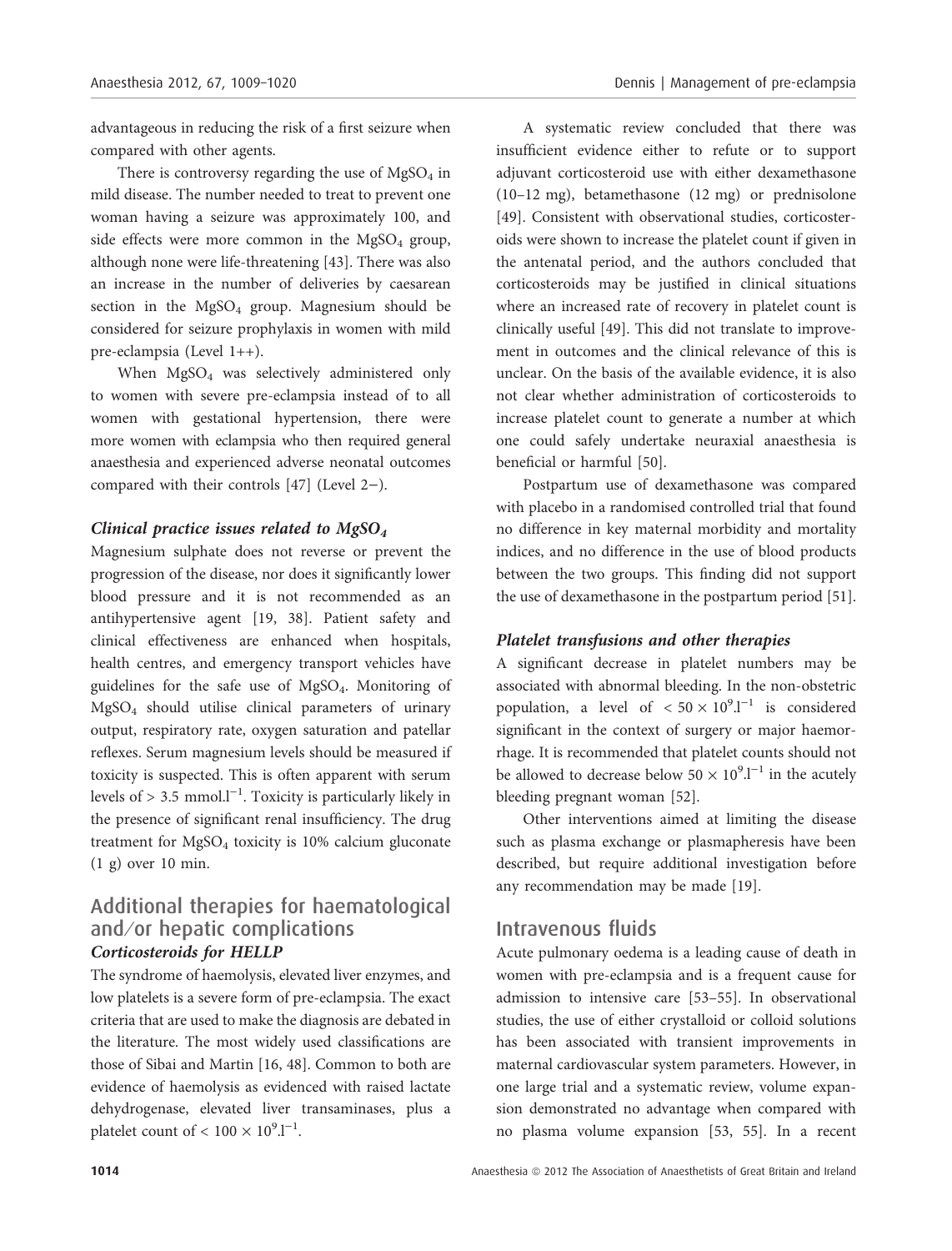retrospective review comparing two tertiary referral obstetric units, one with a restrictive fluid policy and one without, the rate of acute pulmonary oedema was strongly associated with increased intravenous fluid administration in the unit that had unrestricted fluid policies for women undergoing labour, caesarean delivery and seizure prophylaxis with  $MgSO<sub>4</sub>$  [34] (Level 3). Acute pulmonary oedema is associated with positive fluid balances of  $> 5500$  ml  $[56, 57]$  (Level 3). In addition, evidence suggests that the use of intravenous fluids to increase plasma volume or treat oliguria in a woman with normal renal function and stable serum creatinine levels is not recommended [53].

#### Specific clinical contexts

Neuraxial blockade in women with pre-eclampsia The incidence of major complications after neuraxial techniques in pregnant women in general is approximately 1 ⁄ 20 000–30 000 for spinal anaesthesia, and  $1/25000$  for epidural analgesia [58]. In the absence of contraindications, lumbar neuraxial analgesia is appropriate for women with pre-eclampsia during labour [20, 59, 60] (Level 1+) and neuraxial anaesthesia is the preferred method for anaesthesia for caesarean birth in women with pre-eclampsia [61]  $(Level 1+)$ .

Coagulopathy in pre-eclampsia is usually due to thrombocytopenia and, less commonly, disseminated intravascular coagulation. Studies investigating coagulation in women with pre-eclampsia using thromboelastography found that if the platelet count was greater than  $100 \times 10^{9}$ .<sup>1-1</sup>, there were no abnormalities of coagulation detectable [62]. Platelet counts of  $< 100 \times 10^{9}$ .<sup>1-1</sup> in women with severe pre-eclampsia were associated with hypocoagulation and should prompt additional investigation of coagulation status.

Based on current evidence, it is not possible to be definitive regarding a lower limit of the platelet count. Current standards of practice have been drawn indirectly from a number of sources using a variety of outcome measures including the lower limit of thromboelastography maximal amplitude in healthy pregnant women and findings in women with severe preeclampsia with platelet counts  $< 100 \times 10^{9}$  l.<sup>-1</sup>. A common conclusion of this work has been that a platelet count >  $75 \times 10^{9}$ l.<sup>-1</sup>, in the absence of other coagulation

abnormalities, would not be expected to be associated with increased likelihood of neuraxial anaesthetic complications in the setting of pre-eclampsia [62–64]. Any difference between different techniques and their relative safety have not been adequately studied. In the absence of other coagulation abnormalities, the risk of haematoma associated with neuraxial anaesthesia with platelet counts >  $75 \times 10^9$ .<sup>1-1</sup> is very low.

#### Analgesia for labour

Lumbar neuraxial analgesia reduces pain-mediated hypertensive responses, and the presence of a functioning epidural catheter enables the use of the epidural catheter for titrating local anaesthetic to ensure surgical anaesthesia [60, 65]. If neuraxial analgesia is contraindicated, intravenous opioid analgesia has been administered with good effect [59, 66]. Intravenous fluid loading should not be used in women who have severe pre-eclampsia before establishing low-dose analgesia including combined-spinal epidural analgesia [20].

#### Anaesthesia for caesarean birth

Neuraxial anaesthesia is the preferred anaesthetic technique for delivery by caesarean section (Level 1+).

Single-shot spinal, combined-spinal epidural, and epidural anaesthesia have all been used effectively. There is no evidence that one technique has an advantage over the other.

Hypotension requiring vasopressor medication during neuraxial anaesthesia is less common in women with pre-eclampsia than in healthy women. If hypotension occurs, it may be successfully managed with titrated doses of intravenous ephedrine (3–5 mg bolus) or phenylephrine  $(50-100 \mu g$  bolus)  $[61, 67]$  (Level 1+).

The use of adrenaline-containing local anaesthetic solutions for epidural boluses to provide surgical anaesthesia appears to be safe, and is widely used to minimise systemic absorption of local anaesthetics. There has been a single case report of a hypertensive crisis with absorbed adrenaline, emphasising the need for close observation of these women [68].

General anaesthesia in women with pre-eclampsia General anaesthesia may be necessary in a small number of cases for a variety of reasons including coagulopathy, pulmonary oedema or eclampsia. Pulmonary oedema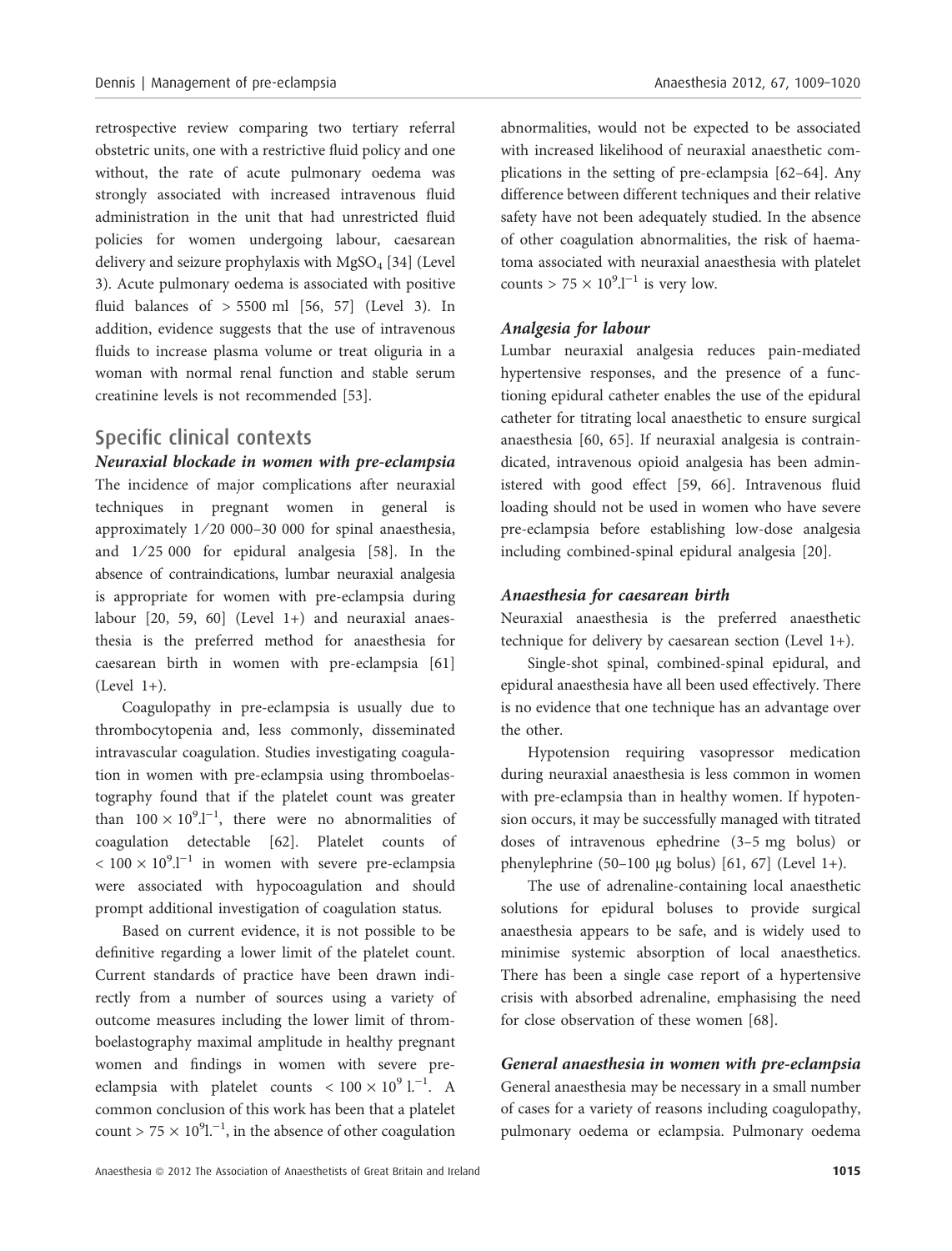with underlying systolic dysfunction may indicate peripartum cardiomyopathy. There is minimal evidence to guide practice in the choice of anaesthesia for women in the post-eclamptic period. Some groups have advocated general anaesthesia if symptoms and signs of cerebral oedema are present, or in women with depressed levels of consciousness before caesarean section. However, if the woman is stable with a normal level of consciousness and no neurological deficits, in the absence of other contraindications, neuraxial anaesthesia is an acceptable choice [30].

If general anaesthesia is used, particular attention and extreme vigilance should be given to ablating the hypertensive response to intubation, as this has been identified as a cause of direct maternal mortality [1, 2]. Drugs that have been used for this purpose include alfentanil, fentanyl, remifentanil, MgSO<sub>4</sub> lidocaine and esmolol. It has been recommended that clinicians use the drug(s) with which they are most familiar [69, 70] (Level  $1-$ ). Care must also be taken to avoid complications on emergence from anaesthesia including hypertension, aspiration and acute pulmonary oedema.

### Monitoring of the woman with severe pre-eclampsia

During labour, blood pressure measurement should be hourly in women with mild or moderate hypertension, or continually monitored in women with severe hypertension [20].

Intra-arterial blood pressure measurement enables continuous blood pressure recording and facilitates repeated blood sampling for assessment of respiratory function, electrolytes, acid-base balance and haematological and liver abnormalities [71–73] as well as the monitoring of cardiac output by minimally invasive cardiac output monitors [74, 75]. Central venous catheters are not commonly used and pulmonary artery catheters are rarely used. Transthoracic echocardiography offers advantages in this setting as it provides structural and functional information about cardiac performance, diastolic function, and responses to interventions [3, 76–78]. Common transthoracic echocardiographic findings in women with pre-eclampsia include pericardial effusions, diastolic dysfunction and alterations in systolic function with either increased or decreased systolic function [79–82].

## The use of oxytocic agents and management of postpartum haemorrhage

The management of life-threatening postpartum haemorrhage in the setting of severe pre-eclampsia is a complex and challenging situation. Reversible causes of uterine atony need to be addressed and mechanical methods to facilitate uterine contraction should be utilised. Syntocinon is the drug of choice for uterine contraction in the setting of severe hypertension and should be carefully titrated to haemodynamic responses [20]. The use of ergometrine has been associated with hypertensive crises and death in women with preeclampsia; therefore, ergometrine should not be used for uterine contraction [1, 2] (Level 3). Misoprostol is associated with elevations in blood pressure, although to a lesser degree than ergometrine.

## Postpartum management

Ongoing management of women with severe preeclampsia should be by adequately trained staff in the appropriately monitored setting [2, 83].

#### Analgesia

There are few studies examining different analgesic options for women with pre-eclampsia after caesarean birth. Neuraxial techniques, local anaesthetic techniques, opioids, paracetamol and tramadol have not been examined to any significant degree in this population [84]. Non-steroidal anti-inflammatory agents are frequently used for analgesia after childbirth; however, these agents have well-documented adverse effects and contraindications and there have been specific case reports of hypertensive crises in women with preeclampsia [85] (Level 3). Alterative agents should be used (Level 4).

#### Thromboprophylaxis

Thromboprophylaxis should be considered for all women with pre-eclampsia, with consideration given to timing of agents in relation to neuraxial anaesthesia.

#### Discontinuation of intravenous  $MgSO<sub>4</sub>$

Based on the findings of the Collaborative Eclampsia Trial, MgSO<sub>4</sub> infusions have commonly been continued for 24 h postpartum. However, in a recent study of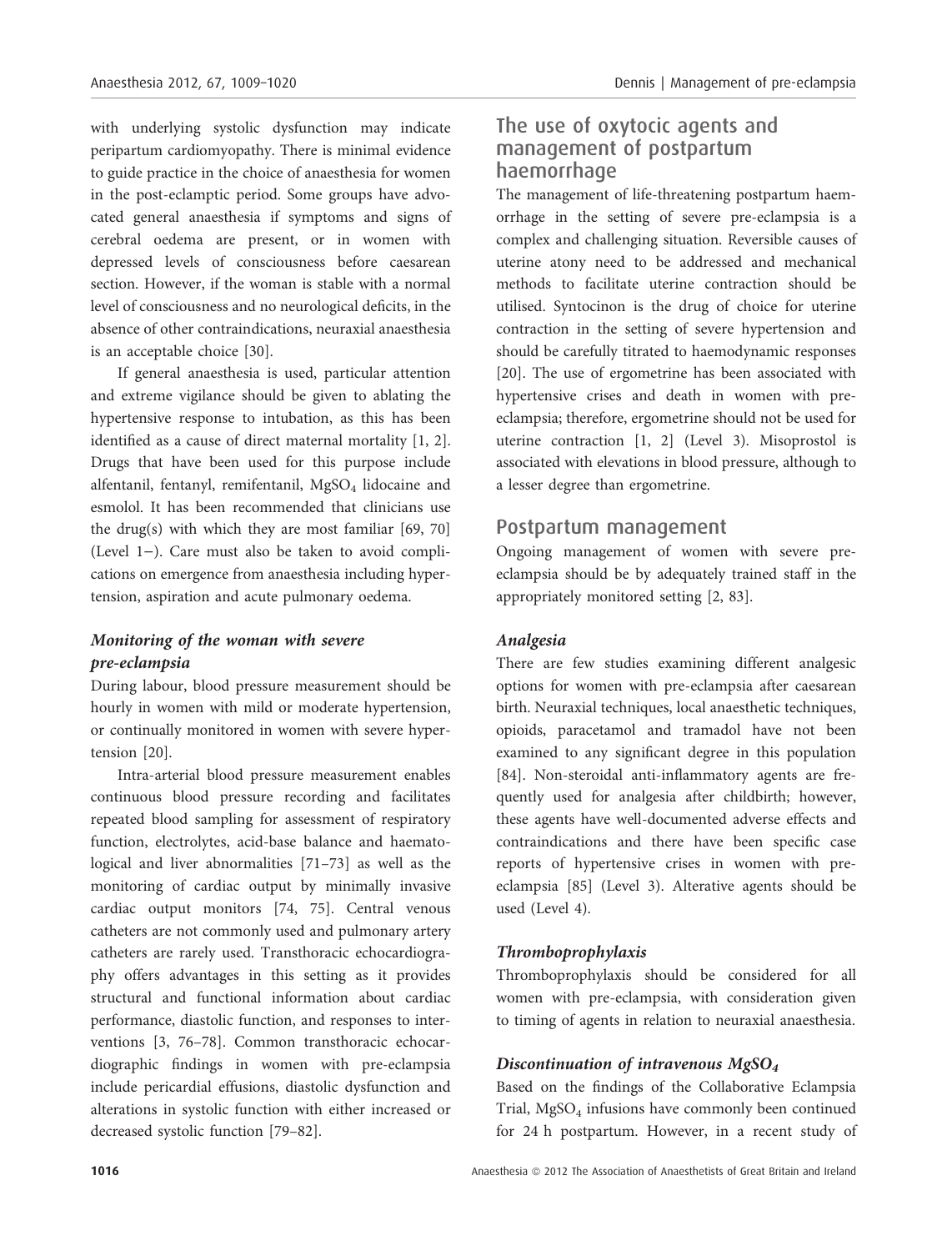women with mild pre-eclampsia, the  $MgSO<sub>4</sub>$  infusion was continued for 12 h postpartum, and there was no difference in the clinical course compared with those women who received  $MgSO<sub>4</sub>$  for 24 h [86] (Level 1+). Using clinical assessment rather than time, Isler and colleagues suggested several parameters for consideration of cessation including: absence of headache; visual changes and epigastric pain; sustained blood pressure of less than  $150/100$  mmHg without antihypertensive therapy; and a spontaneous diuresis  $> 100$  ml.h<sup>-1</sup> for at least < 2 h [87].

## Management of postpartum complications

#### Management of acute pulmonary oedema

Pulmonary oedema may occur in up to 2.9% of women with pre-eclampsia with only 30% of cases occurring before delivery [88]. Management of acute pulmonary oedema has been recently reviewed [89]. In addition to stabilisation of the mother and expediting resolution of the acute pulmonary oedema, consideration needs to be given to delivery of the fetus, if acute pulmonary oedema occurs in the antenatal period. Treatment follows similar practices to those used in the nonobstetric population. Oxygen saturation monitoring and oxygen supplementation either via non-invasive ventilation devices or intubation and ventilation are used depending on the severity of the respiratory compromise. Intravenous furosemide (bolus 20–40 mg over 2 min) is used to promote venodilation, with repeated doses of 40–60 mg after approximately 30 min, if there is inadequate diuretic response (maximum dose 120 mg.h<sup>-1</sup>). Intravenous morphine 2-5 mg, fluid restriction and strict fluid balance and positioning such that the head is elevated and antenatal uterine displacement is maintained, should also be used [90, 91].

#### Management of oliguria in the immediate postpartum period

Oliguria in the postpartum period is multifactorial and in the presence of normal renal and respiratory function usually requires no treatment. The use of furosemide or low-dose dopamine for the management of oliguria in a woman with normal renal function is not recommended  $[92]$  (Level 1++).

## Management of severe hypertension in the immediate postpartum period

Deaths due to severe hypertension and morbidity from stroke occur in the postpartum period. Although it is clear that antenatal hypertension may persist in the postpartum period, it is not clear what leads to new onset hypertension in this period. Commonly used drugs in this situation include hydralazine, nifedipine, frusemide and methyldopa [39, 93] (Level  $1++$ ).

#### Management of acute renal decompensation

Acute renal failure may occur in women with pre-eclampsia, particularly if there is pre-existing kidney disease. Indications for haemodialysis include persistent acidaemia, hyperkalaemia, volume overload and uraemia. Women with pre-eclampsia requiring renal replacement therapy should be transferred to a Level-3 (intensive care) unit for management [83].

## Breastfeeding in women with pre-eclampsia

Ideal drugs have low milk:maternal plasma ratios. Satisfactory drugs in this group include methyldopa, b-adrenoceptor blockers with high plasma protein binding e.g. oxprenolol, angiotensin converting enzyme inhibitors (captopril, enalapril) and some dihydropyridine calcium channel blockers (nifedipine [93] Level 1++). Methyldopa is associated with increased risk of postnatal depression. Magnesium sulphate is excreted in the breast milk but is safe for breastfed infants [94]. Bromocriptine used for lactation suppression is associated with hypertension [95].

## Acknowledgements

This work is based on the PhD thesis of AD [80]. The author is the sole author of the document and would like to acknowledge and thank the Australian and New Zealand College of Anaesthetists and the members of the working party of the Obstetric Anaesthesia: Scientific Evidence project for their support during its creation, especially Dr Scott Simmons for his suggestions for improvement and proofreading of the previous version of the document. No external funding or no competing interests declared.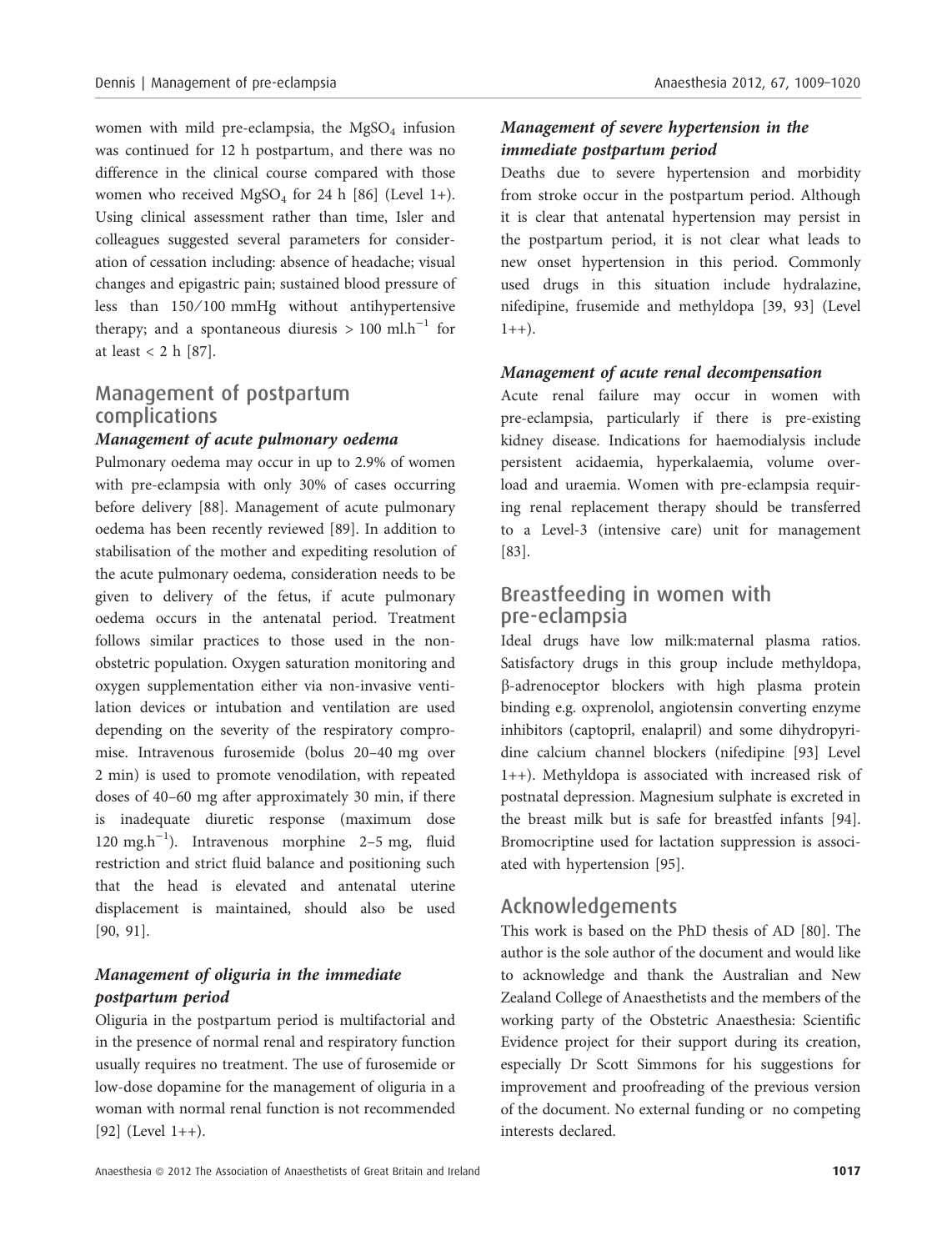#### References

- 1. Cantwell R, Clutton-Brock T, Cooper G, et al. Saving Mothers' Lives: reviewing maternal deaths to make motherhood safer: 2006–2008. The Eighth Report of the Confidential Enquiries into Maternal Deaths in the United Kingdom. British Journal of Obstetrics and Gynaecology 2011; 118: 1–203.
- 2. Lewis G (ed). The Confidential Enquiry into Maternal and Child Health (CEMACH). Saving Mothers' Lives: Reviewing Maternal Deaths to Make Motherhood Safer – 2003–2005. The Seventh report on Confidential Enquiries into Maternal Deaths in the United Kingdom. London: CEMACH, 2007.
- 3. Regitz-Zagrosek V, Lundqvist CB, Borghi C, et al. European Society of Cardiology Guidelines on the management of cardiovascular diseases during pregnancy: the Task Force on the Management of Cardiovascular Diseases during Pregnancy of the European Society of Cardiology (ESC). European Heart Journal 2011; 32: 3147–97.
- 4. Healthcare Improvement Scotland. Scottish Confidential Audit of Severe Maternal Morbidity, 7th Annual Report. Edinburgh, 2011. http://www.healthcareimprovementscotland.org/programmes/ reproductive, maternal\_child/programme\_resources/scasmm. aspx (accessed 30 ⁄ 12 ⁄ 2011).
- 5. Khan KS, Wojdyla D, Say L, Gulmezoglu AM, Van Look PF. World Health Organization (WHO) analysis of causes of maternal death: a systematic review. Lancet 2006; 367: 1066–74.
- 6. Newstead J, von Dadelszen P, Magee LA. Preeclampsia and future cardiovascular risk. Expert Review Cardiovascular Therapy 2007; 5: 283–94.
- 7. McDonald SD, Malinowski A, Zhou Q, Yusuf S, Devereaux PJ. Cardiovascular sequelae of preeclampsia ⁄ eclampsia: a systematic review and meta-analyses. American Heart Journal 2008; 156: 918–30.
- 8. Mosca L, Banka CL, Benjamin EJ, et al. Evidence-based guidelines for cardiovascular disease prevention in women: 2007 update. Circulation 2007; 115: 1481–501.
- 9. Mosca L, Benjamin EJ, Berra K, et al. Effectiveness-based guidelines for the prevention of cardiovascular disease in women – 2011 update: a guideline from the american heart association. Circulation 2011; 123: 1243–62.
- 10. Ray JG, Vermeulen MJ, Schull MJ, Redelmeier DA. Cardiovascular health after maternal placental syndromes (CHAMPS): population-based retrospective cohort study. Lancet 2005; 366: 1797– 803.
- 11. Wilson BJ, Watson MS, Prescott GJ, et al. Hypertensive diseases of pregnancy and risk of hypertension and stroke in later life: results from cohort study. British Medical Journal 2003; 326: 845.
- 12. American College of Obstetrcians and Gynecologists practice bulletin. Diagnosis and management of preeclampsia and eclampsia. Number 33, January 2002. International Journal of Gynaecology and Obstetrics 2002; 77: 67–75.
- 13. Chesley LC. Diagnosis of preeclampsia. Obstetrics and Gynecology 1985; 65: 423–5.
- 14. Geller SE, Ahmed S, Brown ML, Cox SM, Rosenberg D, Kilpatrick SJ. International Classification of Diseases-9th revision coding for preeclampsia: how accurate is it? American Journal of Obstetrics and Gynecology 2004; 190: 1629–33.
- 15. The Royal College of Obstetricians and Gynaecologists. The management of severe pre-eclampsia ⁄ eclampsia guideline number 10(A), 2006:1–11. http://www.rcog.org.uk/womenshealth/clinical-guidance/management-severe-pre-eclampsiaeclampsia-green-top-10a accessed 30 ⁄ 12 ⁄ 2011.
- 16. Vatten LJ, Skjaerven R. Is pre-eclampsia more than one disease? British Journal of Obstetrics and Gynaecology 2004; 111: 298– 302.
- 17. Sibai BM, Taslimi MM, el-Nazer A, Amon E, Mabie BC, Ryan GM. Maternal-perinatal outcome associated with the syndrome of hemolysis, elevated liver enzymes, and low platelets in severe preeclampsia-eclampsia. American Journal of Obstetrics and Gynecology 1986; 155: 501–9.
- 18. Lowe SA, Brown MA, Dekker GA, et al. Guidelines for the management of hypertensive disorders of pregnancy 2008. Australian and New Zealand Journal of Obstetrics and Gynaecology 2009; 49: 242–6. http://www.somanz.org/pdfs/somanz\_quidelines\_2008.pdf accessed 30/12/2011.
- 19. Rowe T. Diagnosis, evaluation, and management of the hypertensive disorders of pregnancy. Journal of Obstetrics and Gynaecology Canada. 2008; 30(Suppl): 1–48.
- 20. National Collaborating Centre for Women's and Children's Health. Hypertension in pregnancy. The management of hypertensive disorders during pregnancy. National Institute for Health and Clinical Excellence Guideline 107. August 2010 revised reprint January 2011 ed. London: RCOG, 2011. http://www.nice.or $q.uk/nicemedia/live/13098/50475/50475.pdf$  $30/12/2011$ .
- 21. Pickering TG, Hall JE, Appel LJ, et al. Recommendations for blood pressure measurement in humans and experimental animals: part 1: blood pressure measurement in humans: a statement for professionals from the Subcommittee of Professional and Public Education of the American Heart Association Council on High Blood Pressure Research. Hypertension 2005; 45: 142–61.
- 22. Leanos-Miranda A, Marquez-Acosta J, Romero-Arauz F, et al. Protein:creatinine ratio in random urine samples is a reliable marker of increased 24-h protein excretion in hospitalized women with hypertensive disorders of pregnancy. Clinical Chemistry 2007; 53: 1623–8.
- 23. Price CP, Newall RG, Boyd JC. Use of protein:creatinine ratio measurements on random urine samples for prediction of significant proteinuria: a systematic review. Clinical Chemistry 2005; 51: 1577–86.
- 24. Cote AM, Brown M, Halstead C, von Daelszen P, Liston RM, Magee LA. Should the urinary spot protein/creatinine ratio (PCR) be used as a diagnostic test in hypertensive pregnant women:a systematic review. Hypertension in Pregnancy 2004; 23: 36.
- 25. Cnossen JS, de Ruyter-Hanhijarvi H, van der Post JA, Mol BW, Khan KS, ter Riet G. Accuracy of serum uric acid determination in predicting pre-eclampsia: a systematic review. Acta Obstetricia et Gynecologica Scandinavica 2006; 85: 519–25.
- 26. Knight M, Nelson-Piercy C, Kurinczuk JJ, Spark P, Brocklehurst P. A prospective national study of acute fatty liver of pregnancy in the UK. Gut 2008; 57: 951–6.
- 27. Bacq Y. Liver diseases unique to pregnancy: a 2010 update. Clinical Research Hepatology Gastroenterology 2011; 35: 182–93.
- 28. Williams J, Mozurkewich E, Chilimigras J, Van De Ven C. Critical care in obstetrics: pregnancy-specific conditions. Best Practice Research and Clinical Obstetrics and Gynaecology 2008; 22: 825–46.
- 29. Broekhuizen FF, Elejalde R, Hamilton PR. Early-onset preeclampsia, triploidy and fetal hydrops. Journal of Reproductive Medicine 1983; 28: 223–6.
- 30. Dyer RA, Piercy JL, Reed AR. The role of the anaesthetist in the management of the pre-eclamptic patient. Current Opinion in Anesthesiology 2007; 20: 168–74.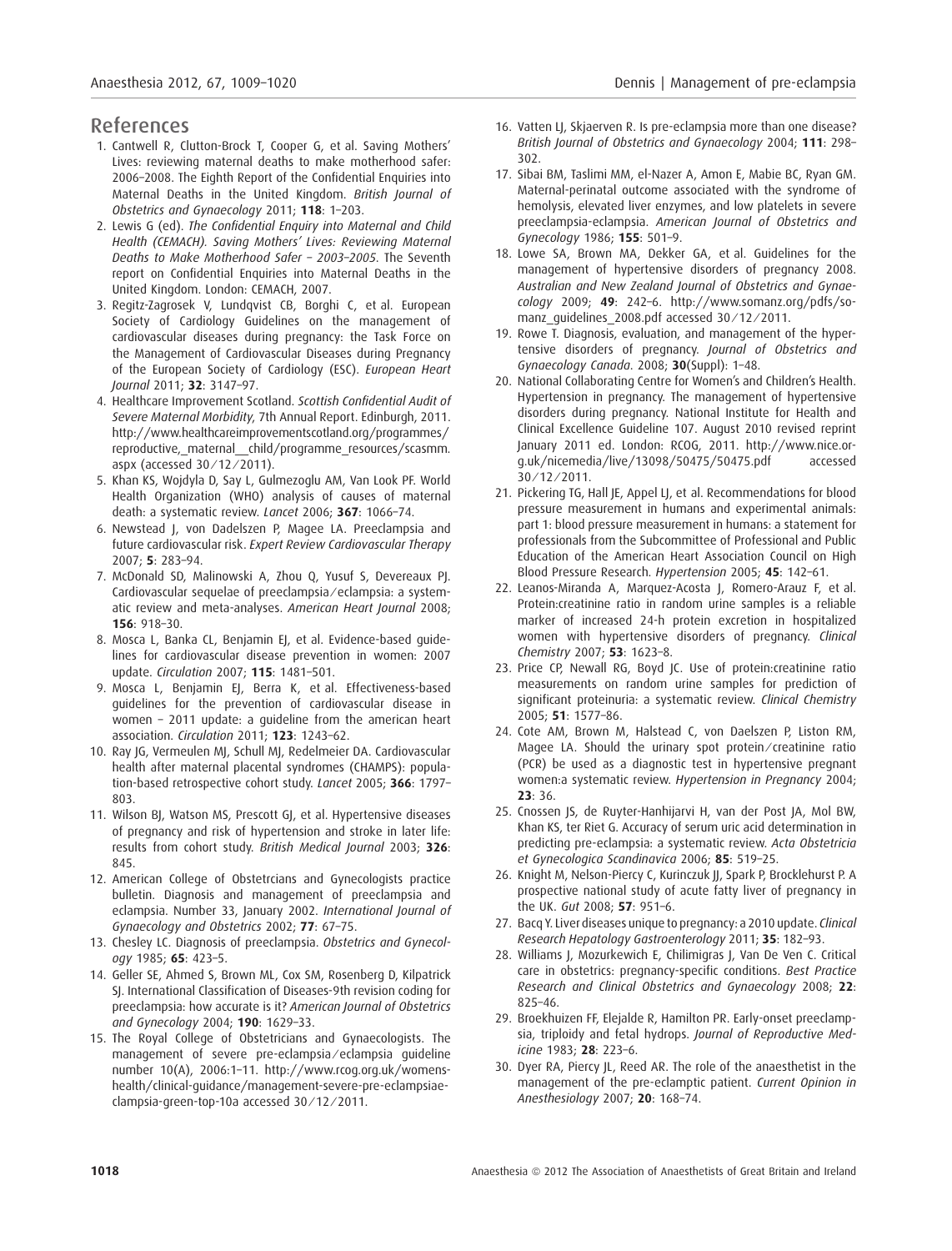- 31. Plaat F, Wray S. Role of the anaesthetist in obstetric critical care. Best Practice Research and Clinical Obstetrics and Gynaecology 2008; 22: 917–35.
- 32. Guise JM, Segel S. Teamwork in obstetric critical care. Best Practice Research and Clinical Obstetrics and Gynaecology 2008; 22: 937–51.
- 33. Thornton C, Hennessy A, von Dadelszen P, Nishi C, Makris A, Ogle R. An international benchmarking collaboration: measuring outcomes for the hypertensive disorders of pregnancy. Journal of Obstetrics and Gynaecology Canada 2007; 29: 794–800.
- 34. Thornton CE, von Dadelszen P, Makris A, Tooher JM, Ogle RF, Hennessy A. Acute pulmonary oedema as a complication of hypertension during pregnancy. Hypertension in Pregnancy 2011; 30: 169–79.
- 35. Martin JN Jr, Thigpen BD, Moore RC, Rose CH, Cushman J, May W. Stroke and severe preeclampsia and eclampsia: a paradigm shift focusing on systolic blood pressure. Obstetrics and Gynecology 2005; 105: 246–54.
- 36. Hennessy A, Thornton CE, Makris A, et al. A randomised comparison of hydralazine and mini-bolus diazoxide for hypertensive emergencies in pregnancy: the PIVOT trial. Australia and New Zealand Journal of Obstetrics and Gynaecology 2007; 47: 279–85.
- 37. Abalos E, Duley L, Steyn DW, Henderson-Smart DJ. Antihypertensive drug therapy for mild to moderate hypertension during pregnancy. Cochrane Database of Systematic Reviews 2007; 1: CD002252.
- 38. Podymow T, August P. Update on the use of antihypertensive drugs in pregnancy. Hypertension 2008; 51: 960-9.
- 39. Duley L, Henderson-Smart DJ, Meher S. Drugs for treatment of very high blood pressure during pregnancy. Cochrane Database of Systematic Reviews 2006; 3: CD001449.
- 40. Magee LA, Cham C, Waterman EJ, Ohlsson A, von Dadelszen P. Hydralazine for treatment of severe hypertension in pregnancy: meta-analysis. British Medical Journal 2003; 327: 955–60.
- 41. Knight M. Eclampsia in the United Kingdom 2005. British Journal of Obstetrics and Gynaecology 2007; 114: 1072–8.
- 42. Duley L, Gülmezoglu AM, Chou D. Magnesium sulphate versus lytic cocktail for eclampsia. Cochrane Database of Systematic Reviews 2010;9: CD002960.
- 43. Duley L, Gülmezoglu AM, Henderson-Smart DJ, Chou D. Magnesium sulphate and other anticonvulsants for women with preeclampsia. Cochrane Database of Systematic Reviews 2010; 11: CD000025.
- 44. The Collaborative Eclampsia Trial Group. Which anticonvulsant for women with eclampsia? Evidence from the Collaborative Eclampsia Trial. Lancet 1995; 345: 1455–63.
- 45. Duley L, Henderson-Smart DJ, Chou D. Magnesium sulphate versus phenytoin for eclampsia. Cochrane Database of Systematic Reviews 2010; 10: CD000128.
- 46. Duley L, Henderson-Smart DJ, Walker GJA, Chou D. Magnesium sulphate versus diazepam for eclampsia. Cochrane Database of Systematic Reviews 2010; 12: CD000127.
- 47. Alexander JM, McIntire DD, Leveno KJ, Cunningham FG. Selective magnesium sulfate prophylaxis for the prevention of eclampsia in women with gestational hypertension. Obstetrics and Gynecology 2006; 108: 826–32.
- 48. Martin JN Jr, Blake PG, Perry KG Jr, McCaul JF, Hess LW, Martin RW. The natural history of HELLP syndrome: patterns of disease progression and regression. American Journal of Obstetrics and Gynecology 1991; 164: 1500–9.
- 49. Woudstra DM, Chandra S, Hofmeyr GJ, Dowswell T. Corticosteroids for HELLP (hemolysis, elevated liver enzymes, low plate-

lets) syndrome in pregnancy. Cochrane Database of Systematic Reviews 2010; 9: CD008148.

- 50. O'Brien JM, Shumate SA, Satchwell SL, Milligan DA, Barton JR. Maternal benefit of corticosteroid therapy in patients with HELLP (hemolysis, elevated liver enzymes, and low platelet count) syndrome: impact on the rate of regional anesthesia. American Journal of Obstetrics and Gynecology 2002; 186: 475–9.
- 51. Katz L, de Amorim MM, Figueiroa JN, Pinto e Silva JL. Postpartum dexamethasone for women with hemolysis, elevated liver enzymes, and low platelets (HELLP) syndrome: a double-blind, placebo-controlled, randomized clinical trial. American Journal of Obstetrics and Gynecology 2008; 198: 283. e1-8.
- 52. The Royal College of Obstetricians and Gynaecologists. Blood transfusion in obstetrics. Guideline Number 47. 2007:1–10. http://www.rcog.org.uk/files/rcog-corp/uploaded-files/GT47 BloodTransfusions1207amended.pdf accessed 30 ⁄ 12 ⁄ 2011.
- 53. Duley L, Williams J, Henderson-Smart DJ. Plasma volume expansion for treatment of pre-eclampsia. Cochrane Database of Systematic Reviews 1999; 4: CD001805.
- 54. Ganzevoort W, Rep A, Bonsel GJ, et al. A randomised controlled trial comparing two temporising management strategies, one with and one without plasma volume expansion, for severe and early onset pre-eclampsia. British Journal of Obstetrics and Gynaecology 2005; 112: 1358–68.
- 55. Sriram S, Robertson MS. Critically ill obstetric patients in Australia: a retrospective audit of 8 years' experience in a tertiary intensive care unit. Critical Care and Resuscitation 2008; 10: 124.
- 56. Dunne C, Meriano A. Acute postpartum pulmonary edema in a 23-year-old woman 5 days after cesarean delivery. Canadian Journal of Emergency Medicine 2009; 11: 178–81.
- 57. Sibai BM, Mabie BC, Harvey CJ, Gonzalez AR. Pulmonary edema in severe preeclampsia-eclampsia: analysis of thirty-seven consecutive cases. American Journal of Obstetrics and Gynecology 1987; 156: 1174–9.
- 58. Moen V, Dahlgren N, Irestedt L. Severe neurological complications after central neuraxial blockades in Sweden 1990–1999. Anesthesiology 2004; 101: 950–9.
- 59. Lucas MJ, Sharma SK, McIntire DD, et al. A randomized trial of labor analgesia in women with pregnancy-induced hypertension. American Journal of Obstetrics and Gynecology 2001; 185: 970–5.
- 60. Newsome LR, Bramwell RS, Curling PE. Severe preeclampsia: hemodynamic effects of lumbar epidural anesthesia. Anesthesia and Analgesia 1986; 65: 31–6.
- 61. Visalyaputra S, Rodanant O, Somboonviboon W, Tantivitayatan K, Thienthong S, Saengchote W. Spinal versus epidural anesthesia for cesarean delivery in severe preeclampsia: a prospective randomized, multicenter study. Anesthesia and Analgesia 2005; 101: 862–8.
- 62. Sharma SK, Philip J, Whitten CW, Padakandla UB, Landers DF. Assessment of changes in coagulation in parturients with preeclampsia using thromboelastography. Anesthesiology 1999; 90: 385–90.
- 63. Dyer RA, Piercy JL, Reed AR, Lombard CJ, Schoeman LK, James MF. Hemodynamic changes associated with spinal anesthesia for cesarean delivery in severe preeclampsia. Anesthesiology 2008; 108: 802–11.
- 64. Orlikowski CE, Rocke DA, Murray WB, et al. Thrombelastography changes in pre-eclampsia and eclampsia. British Journal of Anaesthesia 1996; 77: 157–61.
- 65. Moore TR, Key TC, Reisner LS, Resnik R. Evaluation of the use of continuous lumbar epidural anesthesia for hypertensive